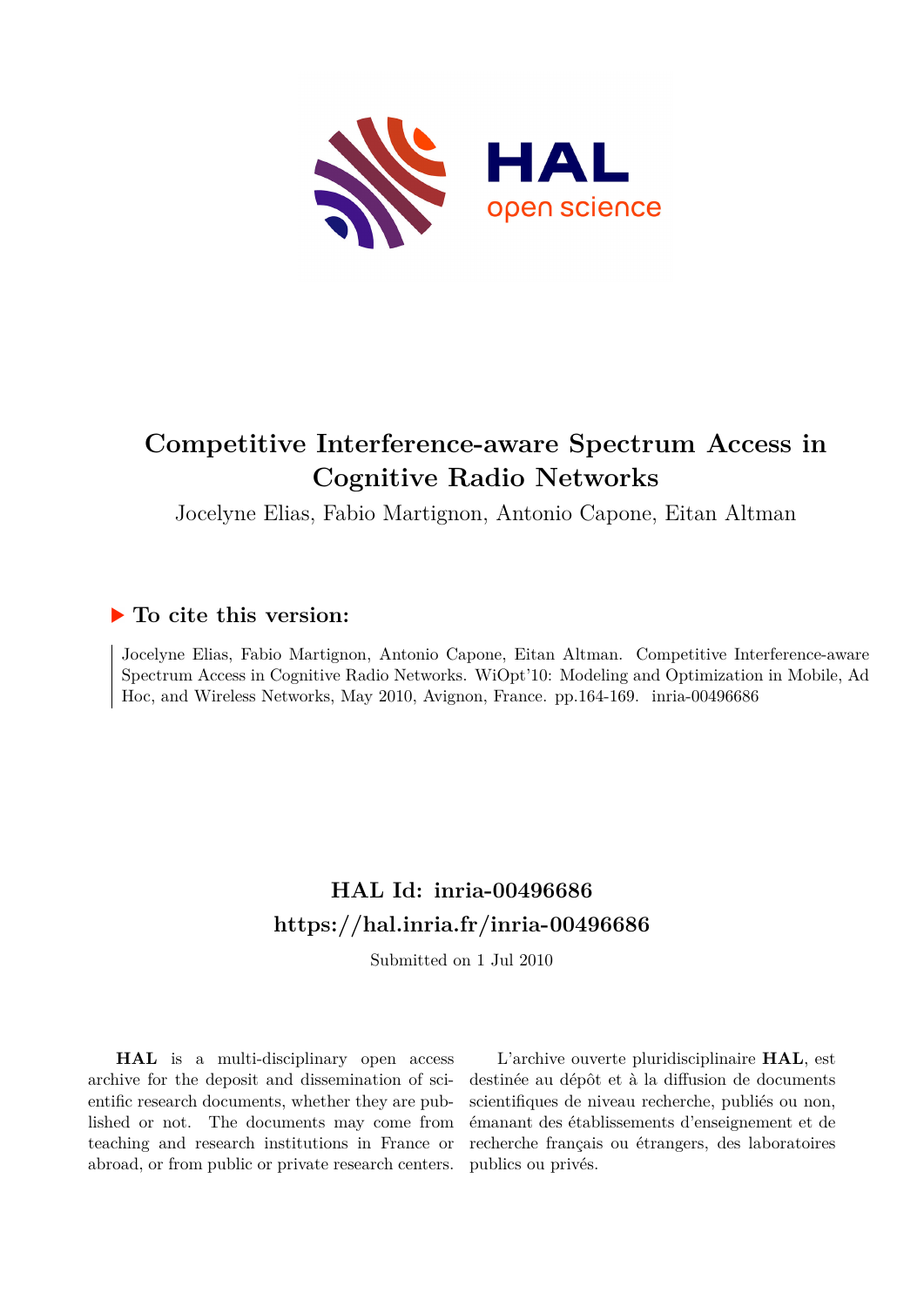# Competitive Interference-aware Spectrum Access in Cognitive Radio Networks

Jocelyne Elias, Fabio Martignon, Antonio Capone, Eitan Altman

*Abstract***—Cognitive radio networks provide the capability to share the wireless channel with licensed (primary) users in an opportunistic manner. Primary users have a license to operate in a certain spectrum band; their access can only be controlled by the Primary Operator and is not affected by any other unlicensed (secondary) user. On the other hand, secondary users (SUs) have no spectrum license, and they attempt to exploit the spectral gaps left free by primary users.**

**This work studies the spectrum access problem in cognitive radio networks from a game theoretical perspective. The problem is modeled as a non-cooperative spectrum access game where secondary users access simultaneously multiple spectrum bands left available by primary users, optimizing their objective function which takes into account the congestion level observed on the available spectrum bands.**

**As a key innovative feature with respect to existing works, we model accurately the interference between SUs, capturing the effect of spatial reuse. We demonstrate the existence of the Nash equilibrium, and derive equilibrium flow settings. Finally, we provide numerical results of the proposed spectrum access game in several cognitive radio scenarios, and study the impact of the interference between SUs on the game efficiency. Our results indicate that the congestion cost functions we propose in this paper lead to small gaps between Nash equilibria and optimal solutions in all the considered network scenarios, thus representing a starting point for designing pricing mechanisms so as to obtain a socially optimal use of the network.**

*Index Terms***: - Cognitive Radio Networks, Spectrum access, Game Theory, Price of Anarchy.**

#### I. INTRODUCTION

Even though the frequency spectrum is the scarcest resource for wireless communications, it results generally underutilized: in fact, actual spectrum usage measurements performed by the FCC's Spectrum Policy Task Force [1] reveal that at any given time and location, much of the prized spectrum lies idle. Such underutilization has stimulated a huge research effort in several domains (e.g., engineering, economics, and regulation communities) to propose better spectrum management policies and techniques. For this reason, several dynamic spectrum access techniques have been recently proposed to better utilize the available spectrum, reducing its wastage.

Cognitive radio networks (CRNs) are envisioned to deliver high bandwidth to mobile users via heterogeneous wireless architectures and dynamic spectrum access techniques [2]. Such networks provide the capability to share the wireless

Antonio Capone is with Politecnico di Milano, Italy. E-mail: capone@elet.polimi.it.

Eitan Altman is with INRIA Sophia Antipolis, France. E-mail: Eitan.Altman@sophia.inria.fr.

channel with primary users in an opportunistic manner. In CRNs, a *primary* (or licensed) user has a license to operate in a certain spectrum band; his access is generally controlled by the Primary Operator (PO) and should not be affected by the operations of any other unlicensed user. On the other hand, unlicensed (*secondary*) users have no spectrum license, and they implement additional functionalities to share the licensed spectrum band without interfering with primary users.

In this work, we focus on the dynamic spectrum access problem in cognitive radio networks from a game theoretical perspective. We consider multiple secondary users (SUs) competing in a non-cooperative way for a limited set of frequencies left available by primary users. As a consequence, game theory is the natural framework to study the interactions among such users.

Non-cooperative games for competitive spectrum access in cognitive radio networks have been recently considered in [3], [4], [5], [6], [7]. The works in [6], [7], which propose static and dynamic spectrum sharing schemes as well as spectrum pricing techniques, are somehow close to our work, but they do not model explicitly the interference between secondary users.

This paper overcomes this limitation by proposing a novel game theoretic model that solves the spectrum access problem in cognitive radio networks considering multiple POs and a given set of secondary users. More specifically, we consider a *non-cooperative spectrum access game* where secondary users access simultaneously multiple spectrum bands left available by primary users, optimizing their objective function which depends both on the total flow transmitted on each link (congestion cost) and the amount of flow that such user transmits on it.

As a key innovative feature with respect to existing works, our spectrum access game models explicitly the interference between secondary users as well as the spatial reuse of frequencies. This is achieved introducing user-specific parameters that specify, for each available spectrum band, who are the interferers that contribute to the perceived link congestion.

We demonstrate the existence of the Nash Equilibrium Point (NEP), and derive equilibrium spectrum access settings. Furthermore, we perform a thorough numerical analysis of the proposed game in several CRN scenarios, measuring the efficiency of the equilibria of our game and discussing the causes that lead to efficiency loss. More in detail, we investigate systematically the impact of several parameters (like the number of SUs and wireless channels, as well as the interference between SUs) on the system performance, determining the *Price of Anarchy* (PoA) of the proposed

Jocelyne Elias and Fabio Martignon are with University of Bergamo, Dalmine (BG) 24044, Italy. E-mail: {jocelyne.elias, fabio.martignon}@unibg.it.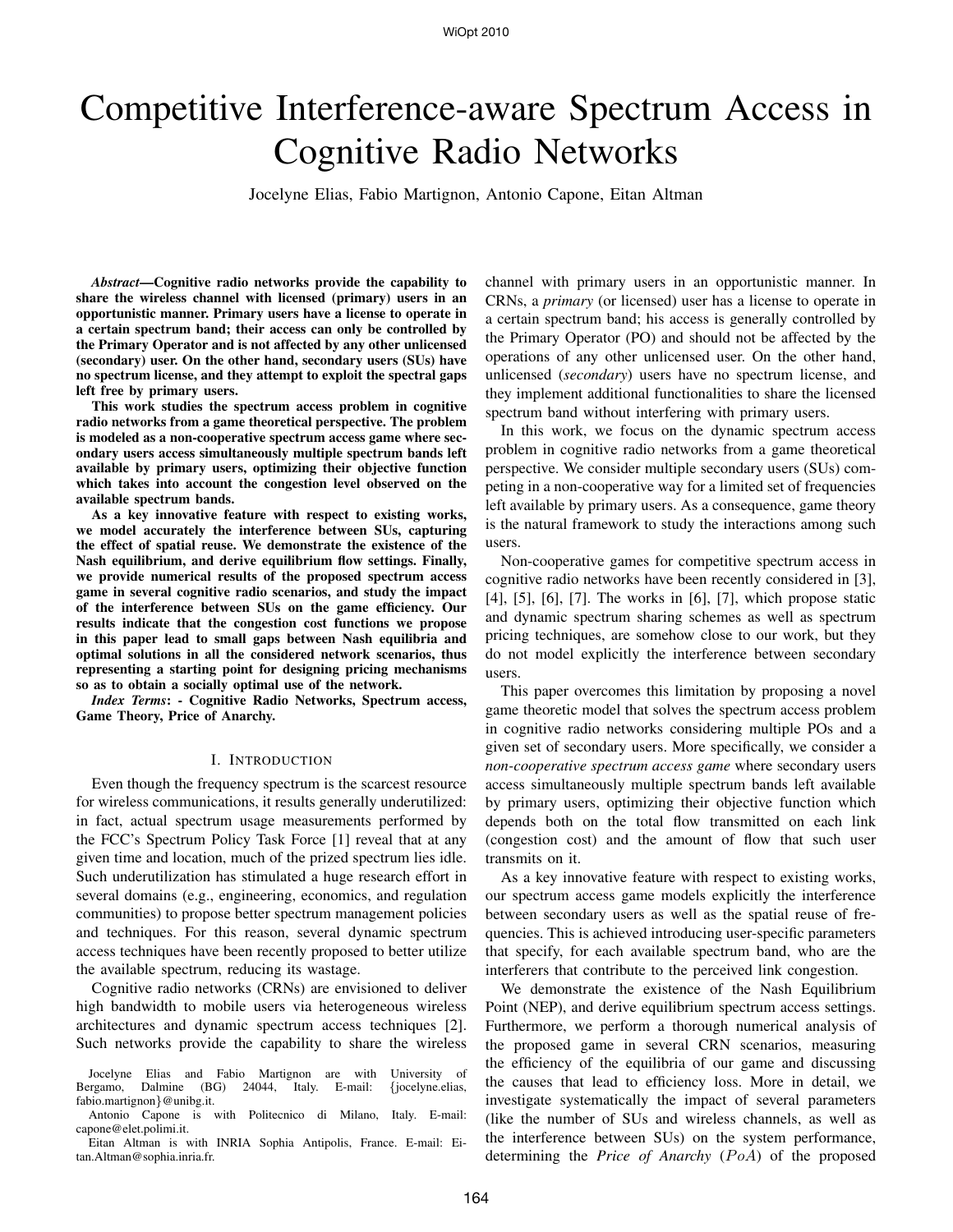spectrum access game. The  $PoA$  quantifies the loss of efficiency as the ratio between the cost of the worst Nash equilibrium and that of the optimal solution, which could be designed by a central authority. The  $PoA$ , therefore, indicates the maximum degradation due to distributed secondary users decisions (anarchy) [8].

Numerical results indicate that the congestion cost functions we propose in this paper lead to small gaps between Nash equilibria and optimal solutions in all the considered network scenarios, thus representing a starting point for designing pricing mechanisms that foster a socially optimal use of cognitive radio networks.

The paper is structured as follows: Section II introduces the network model, including users' objective functions, as well as the proposed cost functions. Section III demonstrates the existence of at least one Nash Equilibrium Point (NEP) and illustrates a procedure to compute all equilibria. Section IV analyzes and discusses numerical results for the proposed model in several CRN scenarios. Finally, Section V concludes this paper.

#### II. THE INTERFERENCE-AWARE SPECTRUM ACCESS GAME

We consider a cognitive radio wireless system with a set  $V = \{1, \ldots, N\}$  of Primary Operators (POs), each operating on a separate frequency spectrum,  $F_n$ , and having its own primary users, and a set  $U = \{1, \ldots, I\}$  of secondary users (SUs), willing to share the frequency spectrums  $\{F_1, \ldots, F_N\}$ with the primary users. The basic notation used in this paper is summarized in Table I.

Each SU can transmit simultaneously over multiple spectrum bands, splitting his traffic over the set of available channels, thus choosing which primary operators will transport his traffic. Each SU  $i \in U$  has a fixed amount of flow  $(r<sup>i</sup>)$  to transmit, and aims at minimizing his objective function  $OF^i$ , which represents the total congestion cost perceived on all the used channels.

Let  $f_n^i$  denote the amount of flow that SU i sends on wireless channel *n*, and let  $f_n^{PU}$  be the total flow sent by primary users on such channel. The secondary user flow configuration  $f^i = \{f_1^i, \dots, f_N^i\}$  is called a spectrum access strategy of SU *i*, and the set of strategies  $S^i = \{f^i \in R^N : f^i_n \geq 0, n \in V\}$  is called the spectrum access strategy space of SU  $i$ . The system flow configuration  $f = \{f^1, \ldots, f^I\}$  is called a spectrum access *strategy profile* and takes values in the product strategy space S. Furthermore, let  $f^{-i}$  represent the flow configuration of all users except SU  $i$ .

We denote by  $A_n$  (which needs not be symmetric) the interference matrix associated with channel *n*, and by  $a_{i,k}^n$ , element of  $A_n$ , the interference parameter between secondary users i and k on wireless channel n. More specifically,  $a_{i,k}^n$ ,  $i, k \in U, n \in V$  is defined as follows:

$$
a_{i,k}^n = \begin{cases} 1 & \text{if SU } i \text{ interferes with SU } k \text{ on channel } n \\ 0 & \text{otherwise} \end{cases}
$$

Figure 1 illustrates an example scenario with one primary operator  $(PO_n)$  and 3 secondary users  $(SU_1, SU_2)$  and  $SU_3)$ :  $SU_1$  and  $SU_2$  interfere with each other on channel n, while  $SU<sub>3</sub>$  does not interfere with any other user. Therefore, in this scenario the interference matrix  $A_n$  has the following form:

$$
A_n = \left[ \begin{array}{rrr} 1 & 1 & 0 \\ 1 & 1 & 0 \\ 0 & 0 & 1 \end{array} \right]
$$

Note that  $A_n$  can be also represented using an interference graph, which is still depicted in Figure 1.



Fig. 1. Example CRN scenario with one primary operator  $(PO<sub>n</sub>)$  and 3 secondary users  $(SU_1, SU_2$  and  $SU_3)$ .  $SU_1$  and  $SU_2$  interfere with each other on channel  $n$ , while  $SU<sub>3</sub>$  does not interfere with any other user.

In the following we present the objective functions of secondary users, as well as the cost functions we propose to adopt for wireless channels.

*1) Secondary User Objective Function:* We associate to SU  $i \in U$  the objective function  $OF<sup>i</sup>$ , which is a function of the flow transmitted over the wireless channels:

$$
OF^{i}(f^{i}, f^{-i}) = \sum_{n \in V} f^{i}_{n} \cdot J^{i}_{n}(f^{i}, f^{-i}).
$$
 (1)

The term  $J_n^i(f^i, f^{-i})$  represents the cost on channel n per unit of flow, and  $OF<sup>i</sup>$  is the total cost perceived by SU i over all available channels.

The solution concept adopted is the Nash Equilibrium, i.e., we seek a feasible multi-policy  $f^* = f^{i*}, i \in U$  such that  $OF<sup>i</sup>(f<sup>*</sup>) = OF<sup>i</sup>(f<sup>ix</sup>, f<sup>-ix</sup>) = \min_{f_n^i} OF<sup>i</sup>(f<sup>i</sup>, f<sup>-ix</sup>), i \in U,$ where the minimum is taken over all policies  $f^i$  that lead to a feasible multi-policy together with  $f^{-i*}$ , which are the optimal flows of all secondary users  $j \in U$  with  $j \neq i$ . Hence, each SU *i* aims to minimize his cost function  $OF^i$ :

$$
\min_{f_n^i} \sum_{n \in V} f_n^i \cdot J_n^i(f^i, f^{-i*})
$$
\n(2)

$$
\text{s.t.} \sum_{n \in V} f_n^i = r^i \qquad \qquad \forall i \in U \qquad (3)
$$

$$
f_n^i \ge 0 \qquad \qquad \forall i \in U, n \in V \qquad (4)
$$

*2) Cost Function:* In this work, we assume that the cost function is related to the total amount of flow that is transmitted on channel  $n$ . More specifically, the cost (or disutility) per flow unit perceived by SU  $i$  on channel  $n$  has the following form:

$$
J_n^i(f) = a_n (F_{t,n}^i)^{\beta(n)} + b_n, \forall n \in V,
$$
\n<sup>(5)</sup>

where  $F_{t,n}^i = \sum_{k \in U} a_{k,i}^n f_n^k + f_n^{PU}$  is the total amount of flow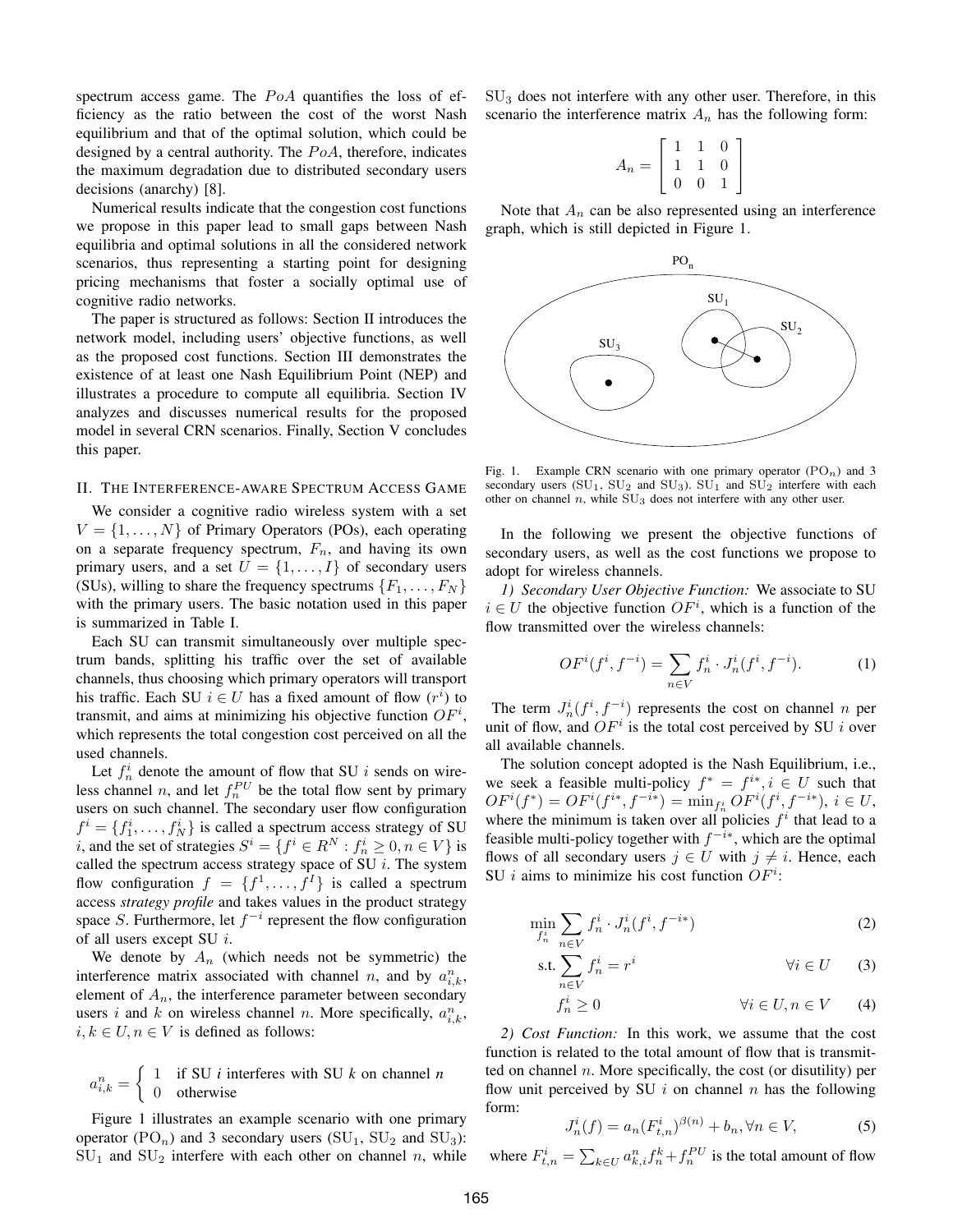| $\bar{V}$                    | Set of Primary Operators (POs) (or frequency spectrum bands)          |
|------------------------------|-----------------------------------------------------------------------|
| U                            | Set of Secondary Users (SUs)                                          |
| $\overline{I}$               | Number of SUs $(I =  U )$                                             |
| $\overline{N}$               | Number of available wireless channels $(N =  V )$                     |
| $\overline{r^i}$             | Traffic demand of SU $i$                                              |
| $\overline{f^i}$             | Spectrum access strategy of SU $i$ (i.e., flow vector of SU $i$ )     |
| $f^{i*}$                     | Optimal flow vector of SU $i$                                         |
| $\overline{f^{-i*}}$         | Optimal flows of all SUs, except SU $i$                               |
| $\overline{S^i}$             | Spectrum access strategy space of SU $i$                              |
| $f_n^i$                      | Flow transmitted by SU $i$ on wireless channel $n$                    |
| $F_{t,n}^i$                  | Total amount of flow observed by SU $i$ on wireless channel $n$       |
| $A_n$                        | Interference parameter matrix on wireless channel $n$                 |
| $\frac{a_{i,k}^n}{f_n^{PU}}$ | Interference parameter between SU $i$ and $k$ on wireless channel $n$ |
|                              | Total flow sent by primary users on channel $n$                       |
| $a_n, b_n, \beta_n$          | Channel-specific pricing parameters                                   |
| $\lambda_n^i, \delta_i$      | Lagrangian multipliers                                                |
|                              |                                                                       |

TABLE I BASIC NOTATION

observed by SU  $i$  over wireless channel  $n$ , taking into account the interference produced by all other secondary users as well as  $f_n^{PU}$ , which is the total amount of flow sent by primary users on wireless channel *n*. Parameters  $a_n$ ,  $b_n$  and  $\beta(n)$  are positive, and  $\beta(n) \geq 1$  (so that the cost function is convex).

In this way, the cost perceived by SU  $i$  on channel  $n$ ,  $a_n(F_{t,n}^i)^{\beta(n)} + b_n$ , is polynomial (and hence convex) in the users' transmitted flows. We will demonstrate that such cost function has appealing properties and ensures good Nash equilibria, which are, even in the worst cases, close to socially optimal solutions. Finally, we observe that, for  $\beta(n) = 1$ ,  $J_n^i(f)$  assumes an *affine* form. In this case, a possible interpretation for this type of secondary user cost in the context of telecommunication networks is that it is the expected delay of a packet in a light traffic regime [9].

*3) Comments:* We observe that our spectrum access game extends classical *routing games*, like those considered in [9], [10], which represent a particular case of our game when full interference exists between all users. In fact, in our proposed game, the congestion cost perceived by each user depends both on the set of users that are transmitting on a given channel (link) and on the interference matrix. This feature captures the essence of spatial reuse in wireless systems in general (and in CRNs, in particular), and complicates consistently the analysis with respect to routing games. In fact, it has been demonstrated that the routing games studied in [9], [10] are characterized by a unique Nash equilibrium when polynomial cost functions (like those we consider in our work) are used. On the other hand, our spectrum access game is characterized by an infinite number of Nash equilibria, as we will show in Section IV.

#### III. EXISTENCE AND COMPUTATION OF NASH EQUILIBRIA

Having defined our proposed interference-aware spectrum access game, in this section we first demonstrate that such game indeed admits at least a Nash equilibrium, and then we illustrate a procedure for computing its Nash Equilibrium Points (NEPs).

To this aim, we consider the cost function (5) introduced before. The objective function of SU  $i \in U$  assumes therefore the following expression:

$$
OF^{i}(f^{i}, f^{-i}) = \sum_{n \in V} f_{n}^{i}[a_{n}(F_{t,n}^{i})^{\beta(n)} + b_{n}].
$$
 (6)

SUs' objective functions (6) are continuous in  $f =$  $\{f^1, \ldots, f^I\}$  and convex in  $f^i_n$ . These properties ensure the existence of the Nash equilibrium according to the Kakutani fixed point theorem [11].

We now turn to the computation of the equilibrium solutions of our spectrum access game. Each SU  $i$  aims at minimizing his objective function  $OF^i$ . By definition, a Nash equilibrium is the solution to the individual utility optimization problem for each user given all other users' actions. In our formulation, each individual optimization problem is a nonlinear convex problem with the linear constraints (3) and (4). Hence, the Lagrangian function for user  $i$  can be written as:

$$
\mathcal{L}^{i}(f^{i}, f^{-i}) = \sum_{n \in V} f_{n}^{i}[a_{n}(F_{t,n}^{i})^{\beta(n)} + b_{n}] - \sum_{n \in V} \lambda_{n}^{i} f_{n}^{i} + \delta^{i}(\sum_{n \in V} f_{n}^{i} - r^{i})
$$
\n(7)

where  $\lambda_n^i$  and  $\delta^i$  are the Lagrangian multipliers (non negative real numbers). Based on nonlinear convex programming theory [12], the following Karush-Kuhn-Tucker (K.K.T.) conditions are necessary and sufficient for a solution  $f = \{f_n^i\}$  to be a Nash equilibrium: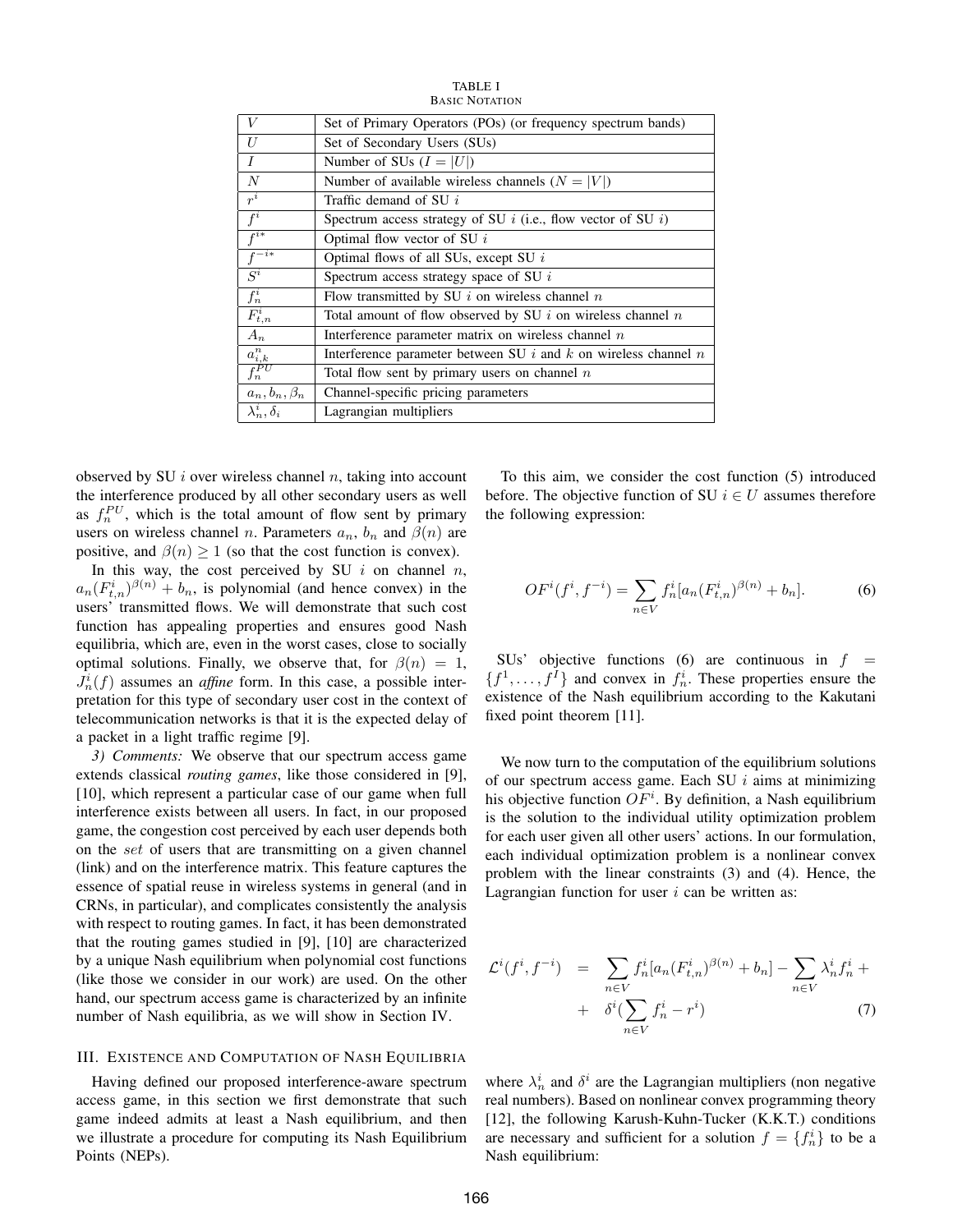$$
a_n(F_{t,n}^i)^{\beta(n)} + a_n\beta(n)f_n^i(F_{t,n}^i)^{\beta(n)-1} + b_n = \lambda_n^i - \delta_i
$$
  
if  $f_n^i > 0, \forall i \in U, n \in V$  (8)  

$$
a_n(F_{t,n}^i)^{\beta(n)} + b_n \ge \lambda_n^i - \delta_i
$$

$$
\sum_{n \in V} f_n^i = r^i
$$
 if  $f_n^i = 0, \forall i \in U, n \in V$  (9)

 $f_n^i \geq 0, \lambda_n^i \geq 0, \delta^i \geq 0$ 

$$
\forall i \in U \tag{10}
$$

$$
\forall i \in U, n \in V \tag{11}
$$

As we will show in the next section, our game can admit infinite Nash equilibria (i.e., the system (8)-(11) can have infinite solutions). Therefore, to determine the highest-cost Nash equilibrium necessary to compute the Price of Anarchy, we further look for the feasible solution of (8)-(11) that maximizes the sum of all users' costs,  $\sum_{i \in U} OF^i$ . The SNOPT 7.2 solver [13] has been used for this end.

#### IV. NUMERICAL RESULTS

We now measure the sensitivity of the proposed spectrum access game to different parameters like the number of secondary users and wireless channels, the interference between SUs as well as the traffic demands. Furthermore, we study the efficiency of the Nash equilibria by comparing them to the socially optimal solutions, through the determination of bounds to the Price of Anarchy  $(P_0A)$ . Socially optimal solutions minimize the sum of all users' costs, i.e., they minimize  $\sum_{i \in U} OF^i$ , subject to constraints (3)-(4).

Several CRN scenarios have been considered. Some, very simple, have been studied to discuss preliminarily the main features of our proposed game. Then, more realistic random topologies with a large number of users and wireless channels are used to investigate the system performance.

All the results reported hereafter are the Nash equilibria and optimal solutions of the considered scenarios obtained, respectively, by formalizing the spectrum access models in AMPL, a modeling language for mathematical programming [14], and solving them with SNOPT 7.2 [13].

For the sake of brevity, in the following we discuss the numerical results obtained with an interference matrix  $A_n$  that is both symmetric and identical for all frequencies  $(A_n =$  $A_m, \forall n, m \in V$ ). We consider cognitive radio scenarios with affine cost functions  $(\beta(n) = 1, \forall n \in V)$ , and, if not specified differently, we set the cost parameters as follows:  $a_n = 1, f_n^{PU} = b_n = 0, \forall n \in V$ . Obviously, our proposed model is general and can be applied also to asymmetric instances and with any parameters setting.

#### *A. Simple CRN Scenarios*

*1) 4-Users CRN Scenarios:* We first consider a cognitive radio network with two primary operators (2 wireless channels) and 4 secondary users  $(SU_1, SU_2, SU_3)$  and  $SU_4$ ), all having  $r^i = 1$ . To evaluate the impact of the interference matrix on the efficiency of our spectrum access game, we study 2 different scenarios: full interference (see Figure 1(a)) and partial (cyclic-like) interference (Figure 1(b)) between the SUs.



Fig. 2. 4-Users CRN scenarios: interference graphs.

In the full interference case, the  $PoA$  is equal to 1, since both in the Nash equilibrium and in the optimal solution all SUs split their traffic equally on the available channels. On the other hand, in the partial interference scenario, there exist infinite Nash equilibrium points, i.e. those where  $SU<sub>1</sub>$  and  $SU_3$  transmit p and  $1 - p$  traffic units on channels 1 and 2, respectively, while  $SU_2$  and  $SU_4$  transmit  $1 - p$  and p traffic units on these channels ( $p \in [0,1]$ ). The total cost of these equilibria is equal to  $-8p^2 + 8p + 4$ , which assumes its maximum value, 6, for  $p = 1/2$ ; on the other hand, at the optimum,  $SU_1$ - $SU_3$  send all their traffic on one channel, and  $SU_2$ -SU<sub>4</sub> on the other, with a total cost of 4, thus leading to a  $PoA = 3/2$ .

Hence, it can be observed that the quality of the equilibria reached by cognitive radio users depends significantly on the specific interference scenario, and counter-intuitively, with full interference, we obtain a  $PoA$  which is lower than that obtained for the partial interference scenario.

We then consider a variation of this scenario, where  $SU_1$ and  $SU_3$  have a rate  $r^i$  equal to 3/2 while the other two users have  $r^i = 1/2$ . As for the homogeneous traffic case, in the full interference scenario we again have  $PoA = 1$ , while for the partial interference scenario we have an infinite number of Nash equilibria:  $SU_1$  and  $SU_3$  transmit p and  $3/2 - p$  traffic units on channels 1 and 2, respectively, while  $SU_2$  and  $SU_4$ transmit  $1 - p$  and  $p - 1/2$  traffic units on these channels  $(p \in [1/2, 1])$ . The total cost at the NEP is in this case equal to  $-8p^2 + 12p + 1$ , which is maximum for  $p = 3/4$ , where its value is 5.5. At the optimum,  $SU_1$  and  $SU_3$  send 5/4 and  $1/4$  traffic units on channels 1 and 2, respectively, while  $SU<sub>2</sub>$ and SU<sup>4</sup> send all their traffic on channel 2, with a social cost of 4.75, thus leading to a  $PoA = 5.5/4.75 = 1.158$ , which is lower than the one determined in the homogeneous traffic case.

This result confirms on the one hand the behavior already observed for the homogeneous traffic case, where the  $PoA$ with partial interference is higher than the one with full interference. However, this effect is mitigated by the presence of heterogeneous traffic demands, as we will discuss more in detail for random CRN scenarios.

*2) Chain-like Interference CRN Scenario:* We now consider a chain-like interference scenario, illustrated in Figure 3,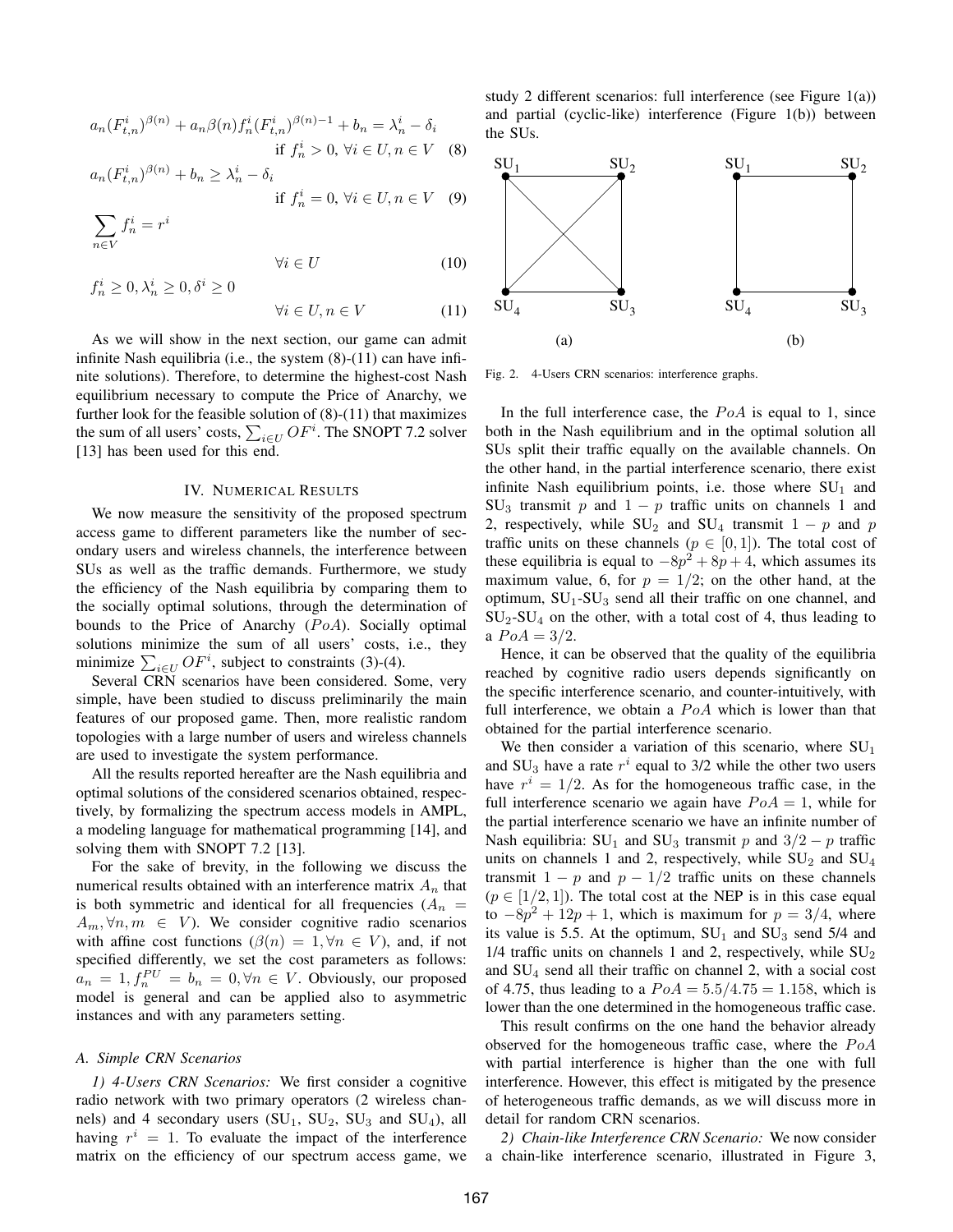with 2 wireless channels and  $I$  secondary users. All users have  $r^i = 1$ .

$$
\begin{array}{ccccc}\n\bullet & \bullet & \bullet & \bullet & \bullet \\
\text{SU}_1 & & \text{SU}_2 & & \text{SU}_3 & & \text{SU}_{I-1} & & \text{SU}_I\n\end{array}
$$

Fig. 3. Chain CRN scenario: interference graph.

The socially optimal solution sees in this case users  $SU_1$ ,  $SU_3$ ,  $SU_5$ , ...transmit all their traffic on one channel, while users  $SU_2$ ,  $SU_4$ ,  $SU_6$ , ...transmit exclusively on the other, with a total cost of  $I$ . At the Nash equilibrium, instead, all users split their traffic equally on the available channels, thus leading to a cost equal to  $3/2$  for players  $SU_2$ ,  $SU_3$ ,  $\ldots$ , SU<sub>I-1</sub>, and equal to 1 for external users SU<sub>1</sub> and SU<sub>I</sub>. Therefore, the  $PoA$  has in this case the following expression:

$$
PoA = \frac{3/2(I-2) + 2}{I} = \frac{3I - 2}{2I} \tag{12}
$$

which increases with  $I$ , and is upper bounded by  $3/2$  for  $I \rightarrow \infty$ . Hence, increasing the number of secondary users leads to more inefficient network behaviors.

#### *B. Random CRN Scenarios*

Random cognitive radio network scenarios are obtained using a custom generator which considers a square area with edge equal to 1000, and randomly extracts the position of I nodes, each corresponding to a SU. A SU  $i$  interferes with SU  $k$  only if this latter is at a distance not greater than  $R$ , the interference range of  $i$ . We assume for simplicity that such range is the same for all secondary users.

For each random CRN scenario, the results are obtained averaging each point on 3000 instances, thus obtaining very small 95% confidence intervals, which are not shown in the figures for the sake of clarity.

*1) Effect of the number of SUs (*I*):* We first evaluate the effect of the number of SUs on the Price of Anarchy in random CRN scenarios with  $N = 2$  wireless channels; all SUs are characterized by the same traffic demand  $r^i = 1, \forall i \in U$ . We consider several  $R$  values, in the 0 to 1500 range, thus increasing the interference between SUs.

Figure 4 shows the average  $PoA$  in function of the interference range for different I values ( $I \in [2, 20]$ ). It can be observed that for both small and high interference ranges, the  $PoA$  is very small (i.e., close to 1). These two scenarios correspond, respectively, to complete absence of interference and full interference between SUs. In the first case, obviously, the Nash equilibrium coincides with the social optimum; the same happens for the full interference case, as we have discussed before for the square interference pattern of Figure 1(a). Partial interference (i.e., intermediate  $R$  values) leads to larger gaps between Nash equilibria and optimal solutions, as it was already observed for the corresponding scenario of Figure 1(b), even though the average  $PoA$  is in all cases quite small (always less than 1.16).

Furthermore, the  $PoA$  increases when the number of secondary users becomes larger, as in the chain-like interference scenario. We can therefore argue that it is more difficult to



Fig. 4. Average  $PoA$  measured in CRN scenarios with  $N = 2$  available wireless channels and different numbers of SUs ( $I \in [2, 20]$ ).

coordinate several secondary users, thus leading to more inefficient network equilibria. However, we must further observe that the worst  $PoA$  we could measure in all the considered instances, and for all  $I$  values, was equal to 1.606, which is still an acceptable loss of efficiency with respect to the achievable network optimum.

*2) Effect of the number of wireless channels (*N*):* We then increase the number of wireless channels from 2 to 5, fixing the number of SUs to 10; the interference range  $R$  varies from 0 to 1500.

Figure 5(a) illustrates the average  $PoA$  obtained in such scenarios. It can be observed that such performance figure increases with the number of wireless channels. Intuitively, this is due to the fact that when  $N$  increases, the strategy space of the SUs also increases, thus leading to potentially worse Nash equilibria. Therefore, the availability of a larger number of wireless channels further amplifies the loss of efficiency, which can be observed especially for intermediate  $R$  values (i.e.,  $250 \le R \le 750$ ).

3) *Effect of the transmission rate*  $(r<sup>i</sup>)$ : We now consider a variation of the previous scenario, assuming that 5 users offer a rate equal to 1/2, while the other 5 have  $r^i = 3/2$ , thus maintaining the same total offered traffic (equal to 10), for the sake of comparison.

If we compare the results measured in this scenario, reported in Figure 5(b), with those obtained for homogeneous traffic demands (Figure 5(a)), we observe that the  $PoA$  is always smaller when traffic demands are different. This is essentially due to the fact that the quality of the equilibria is more influenced by the choices of "elephant" users (those who offer  $r^i = 3/2$ ), and less by those of "mouse" users  $(r^i = 1/2)$ . Hence, the network behavior is closer to that of a cognitive radio network with a smaller number of SUs and, as we observed before, when the number of such users decreases, the  $PoA$  also decreases (see Figure 4).